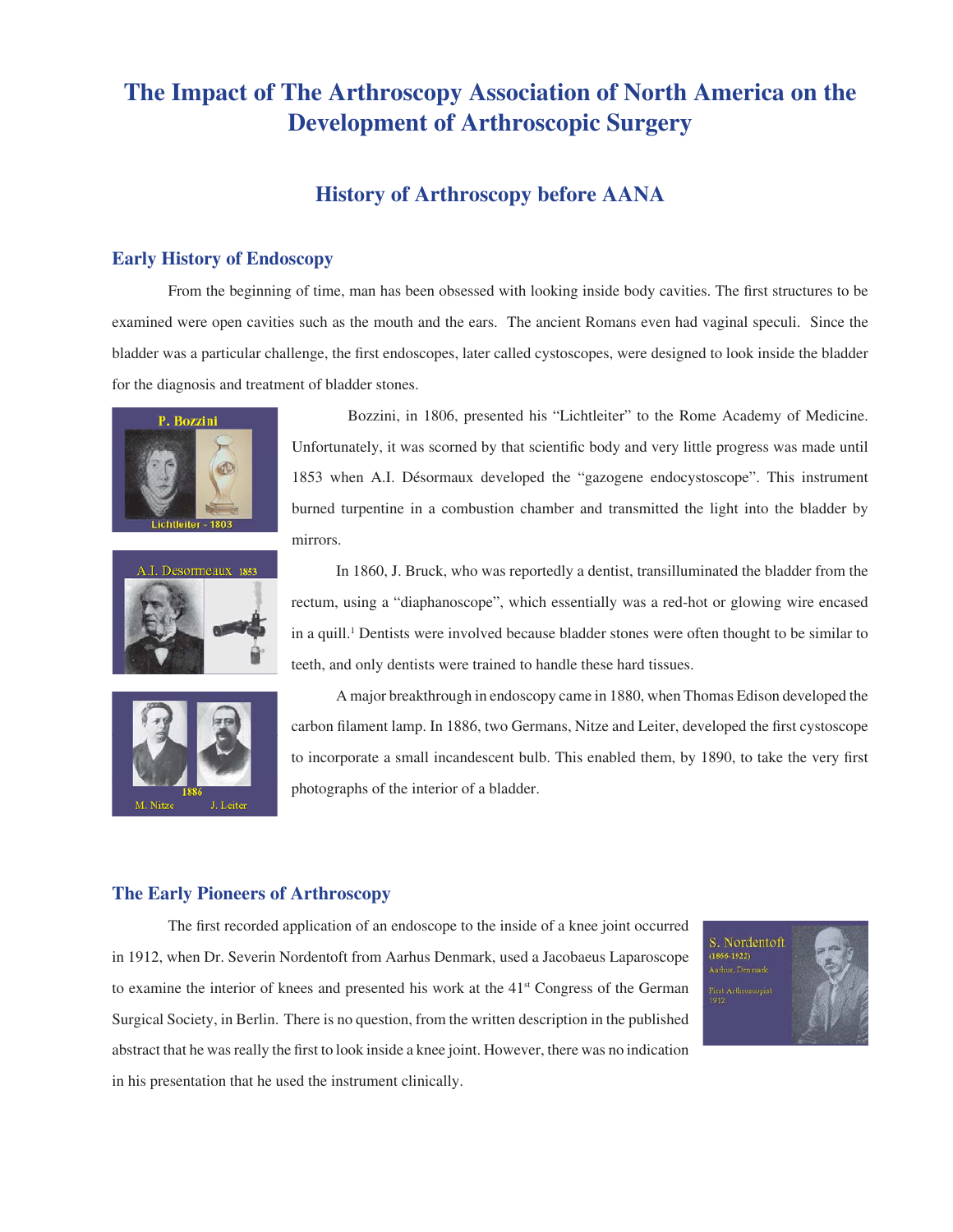

 Professor Kenji Takagi, in Tokyo, is credited in 1918, with using a cystoscope on patients, to examine tuberculous knees, a prevalent problem in those days. His motivation was the belief that an early diagnosis of tuberculosis might lead to earlier treatment and prevent the long-term adverse complication of ankylosis, and a destroyed knee joint.

In 1931, Takagi developed his first arthroscope, (which was 3.5 mm in diameter) and over the next few years, developed and tested several modifications. By 1938 he was on his twelfth design, having gone from small to large trochar diameters, and both with and without lenses. Undoubtedly, he was the first true innovator in arthroscopy.





 Meanwhile, on the other side of the world, in 1921, Dr. Eugen Bircher in Switzerland published his experience with the use of an arthroscope inside the knee joint of live patients. He called the technique "arthroendoscopy" and used a modified Jacobaeus Laparoscope made by the Wolff Company, to examine approximately 70 knees. Also of interest is the fact that he was the first to point out that private patients seemed to do better than patients who were on

some form of "workers compensation." These early arthroscopes had a limited field of vision, and relatively poor light and so he stopped doing arthroscopy after a few years and concentrated on developing the technique of arthrography, which he believed would provide a more accurate diagnosis.

 The next known publication came in 1925, when Dr. Phillip Kreuscher, a clinical professor of surgery at Loyola University in Chicago, published "a plea" for the early diagnosis of meniscal injuries by the use of an arthroscope. Little is known about Dr. Kreuscher, but it is known that he did a fellowship in Berlin in 1912 and may well have been influenced



by Nordentoft's presentation. The arthroscope that he used has been lost to antiquity, but was probably a Jacobaeus laparoscope, as one of his general surgical colleagues published on the use of Jacobaeus scope, at that time. In a letter to Burman dated September 11, 1931 Kreuscher stated that he used the arthroscope in "not more than 25 or 30 cases ......In the last year I have not used it at all because I have found no cases in which its use was definitely indicated ...... The success in connection with the arthroscope depends on a clear field and good distension." He described his various experiments distending the joint using nitrogen, oxygen and also formaldehyde solution. He also injected some joints with lipiodol and took x-rays after inspecting the joints by arthroscopy.

E.S. Geist, in 1926, modified an otoscope to view the interior of the knee joint. In the *Journal-Lancet* published by the North Dakota Medical Association (not to be confused with the British *Lancet*) he described how he had explored the joints of cadavers and pathological specimens, but apparently did not do any clinical cases. He postulated "the performance of arthroscopy in the living ought not to be more stressing to the patient than a simple aspiration, provided local anesthesia is employed." (The *Journal-Lancet* ceased publication in 1965.)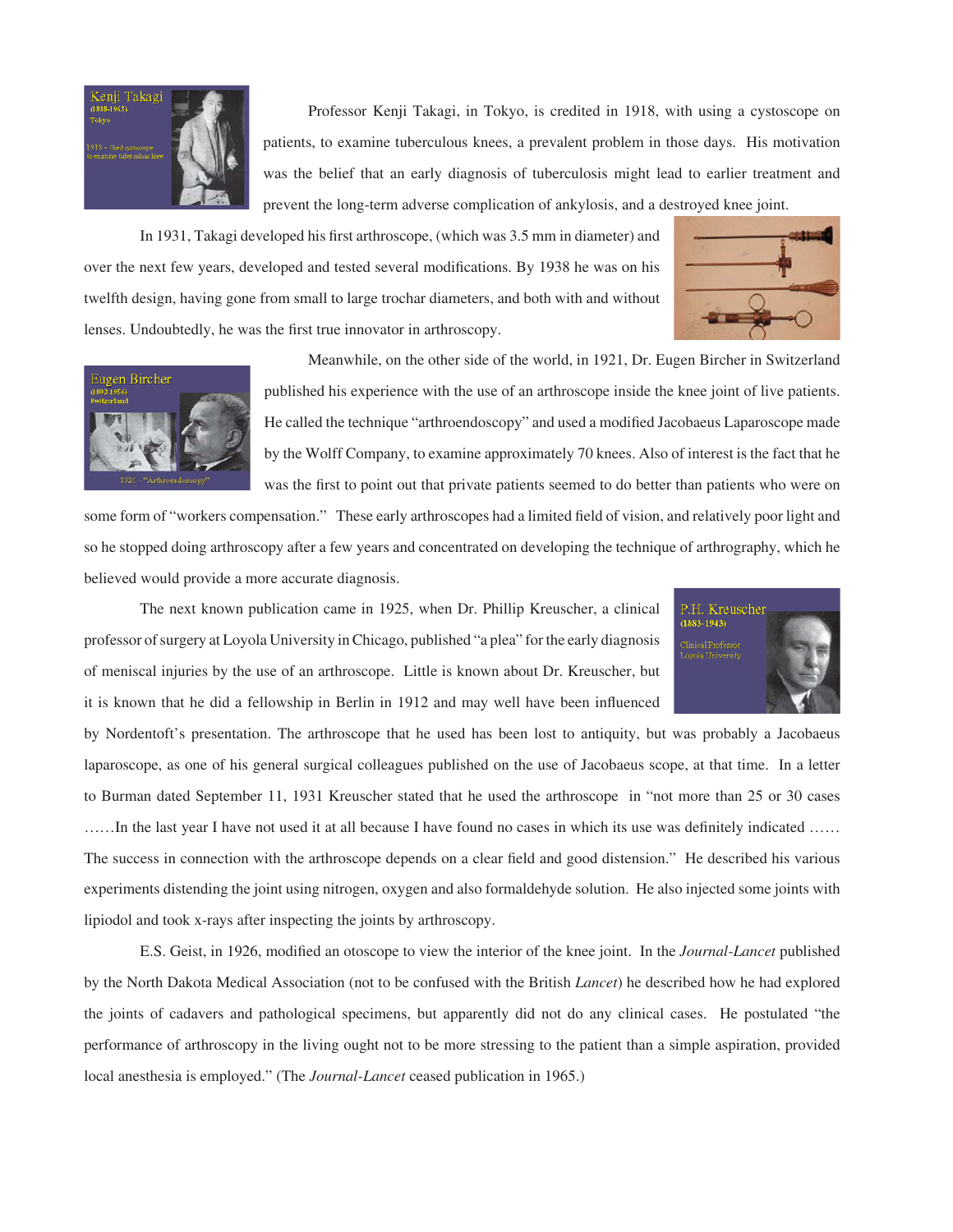

 In 1931, Michael Burman, MD was a young resident at the Hospital for Joint Diseases in New York. He had begun to use an arthroscope in the anatomy laboratory of New York University, having had a special instrument designed for him by a Mr. R. Wappler. He went to Europe on a traveling scholarship in the spring of 1931 and continued his studies under Professor George Schmorl, the renowned pathologist and director of the Institute of Pathology in Dresden, Germany. A study of the effect of dyes injected into the joint cavity on degenerative joint cartilage was initiated

in Dresden and was a research venture that Burman continued later in clinical trials of arthroscopy on live patients. In the autumn of 1931, Burman returned to New York and published the results of his investigation in the historical paper "Arthroscopy or the Direct Visualization of Joints." He also printed 20 colored aquarelles of endoscopy findings in different joints. These were painted by the medical artist of the Dresden Institute, Mrs. Frieda Erfurt, and were actually the

first pictures of arthroscopic findings ever published. Michael Burman went on to become an orthopaedic surgeon and worked at the Hospital for Joint Diseases in New York throughout his professional life. During the 1950s he collected material for an *Atlas of Arthroscopy* but this was never published, as he could not find an editor who appreciated his work. Watanabe visited him in 1957, Ikeuchi in 1961 and Jackson in 1969. Michael Burman died in 1975.



 During that same time period several European surgeons were also involved in endoscopy of the knee joint and publications in German, R. Sommer (1937) and E. Vaubel (1938) were noted in the rheumatology literature.

Then came the Second World War (1939-1945) and all activity in the scientific exploration of arthroscopy was suspended. The next publications were by P. Vercchione (1947) and A Santacroce (1950), both published in the Italian literature. These were followed by articles by E. Hunter(1955) and R. Imbert(1956).

### **The Beginning of the Modern Era of Arthroscopy**



After the war, on the other side of the world, Masaki Watanabe, MD returned to the University of Tokyo, from duty in the Japanese Navy, and continued the development of arthroscopy from the point his professor, Dr. Takagi had reached. He enlisted the aid of newly emerging Japanese optics and electronics companies, and in 1955, the Watanabe #14 scope was produced. With that scope he was able to get the first color photographs of the inside of a knee joint.

In 1959, he developed the Watanabe #21, which became the first production scope, containing beautiful lenses with a field of vision of  $101^\circ$  and a depth of focus from 1cm to infinity, hand ground by a craftsman named Fukuya. The  $#21$  was the last arthroscope to use an incandescent bulb.